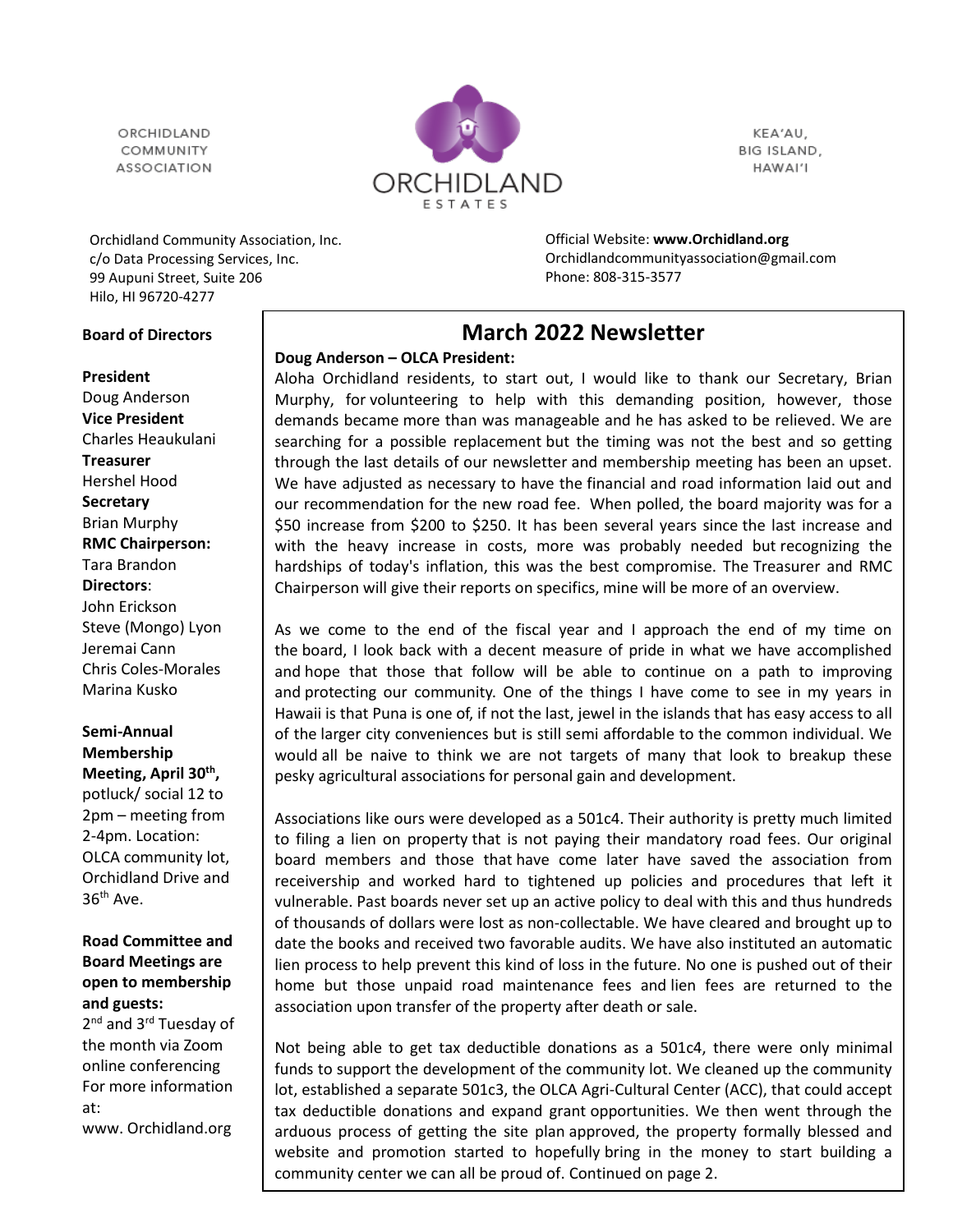Continued for page 1:

Most important to our main mission, roads. Not an easy thing to squire the quality contractors you need and the materials when you need them, but we are currently blessed with some excellent partners. Bill Watkins Construction is currently doing our gravel roads and is doing a fabulous job, under budget and his paperwork and billing spot on. Hokori Construction has completed the long-ago proposed paving of upper Laniuma and Pohaku Dr and gave us excellent prices and product. Ashley Tractor and Hauling, as always there to help with the daily issues. We are working on right of way rules and procedures for dealing with some of those issues. Formalizing a fairer and more effective fee schedule for maintenance on the lower commercial district of Orchidland Drive with some of the commercial businesses now starting to join the effort to fix this high maintenance area that soaked up excessive amounts of our road maintenance money.

Last but not least, we are pressing hard on the County and State to find ways of improving support for us in all areas, County use of our roads, crime, trash dumping, etc. Many of these volunteer board members have devoted unbelievable amounts of time and effort to make this Association succeed. It is not an easy or often times appreciated effort as social media will often times chew up and spit out anyone it pointed at. I do not always understand the purpose or intent but I do know its effect. It is an old saying but the truth in the meaning remains. When good individuals stand by and do nothing, evil thrives. If good people with the needed temperament and skills to fill these positions fail to get involved, those few who do will either burn out or leave at the end of their terms and that is eventually going to bring down the association. Receivership means the loss of membership and loss of control over who or what is in charge of the association and how much you will pay or control. ITS UP TO YOU.

**The following Motions have been recommended by the RMC and BOD for membership approval.** Some Motions were carried over from last year. These will appear on the OLCA Ballot, they have been included below for reference and review.

### **Motion to approve the OLCA MRMA (Mandatory Road Maintenance Assessment) fee of \$250 for fiscal year 2022-23, of which at least \$50 will go towards asphalt paving.**

**Discussion:** The OLCA RMC and BOD has suggested a \$50 increase, from \$200 to \$250, due to increased road maintenance and material costs.

### **Motion to approve the Commercial MRMA fee schedule for businesses and the church on lower Orchidland Drive for fiscal-year 2022-23 as \$2000.**

**Discussion:** commercial business and church traffic on lower Orchidland Drive, plus flooding issues and a deteriorating roadway have led to annual repair and maintenance costs of over \$10,000 per year. Since there are currently five separate commercial property owners (including the church) on lower Orchidland Drive from Hwy 130 to 34<sup>th</sup>. If we simply divide \$10,000 in repair costs by  $5 = $2000$ .

### **Motion to increase the Mandatory Road Maintenance Assessment (MRMA) for small businesses that require additional traffic to and from their locations within Orchidland Estates. This small business MRMA will be double the standard resident MRMA.**

**Discussion:** additional traffic on OLCA private roads requires additional road service and maintenance. This increase, double the standard MRMA fee will help offset these costs.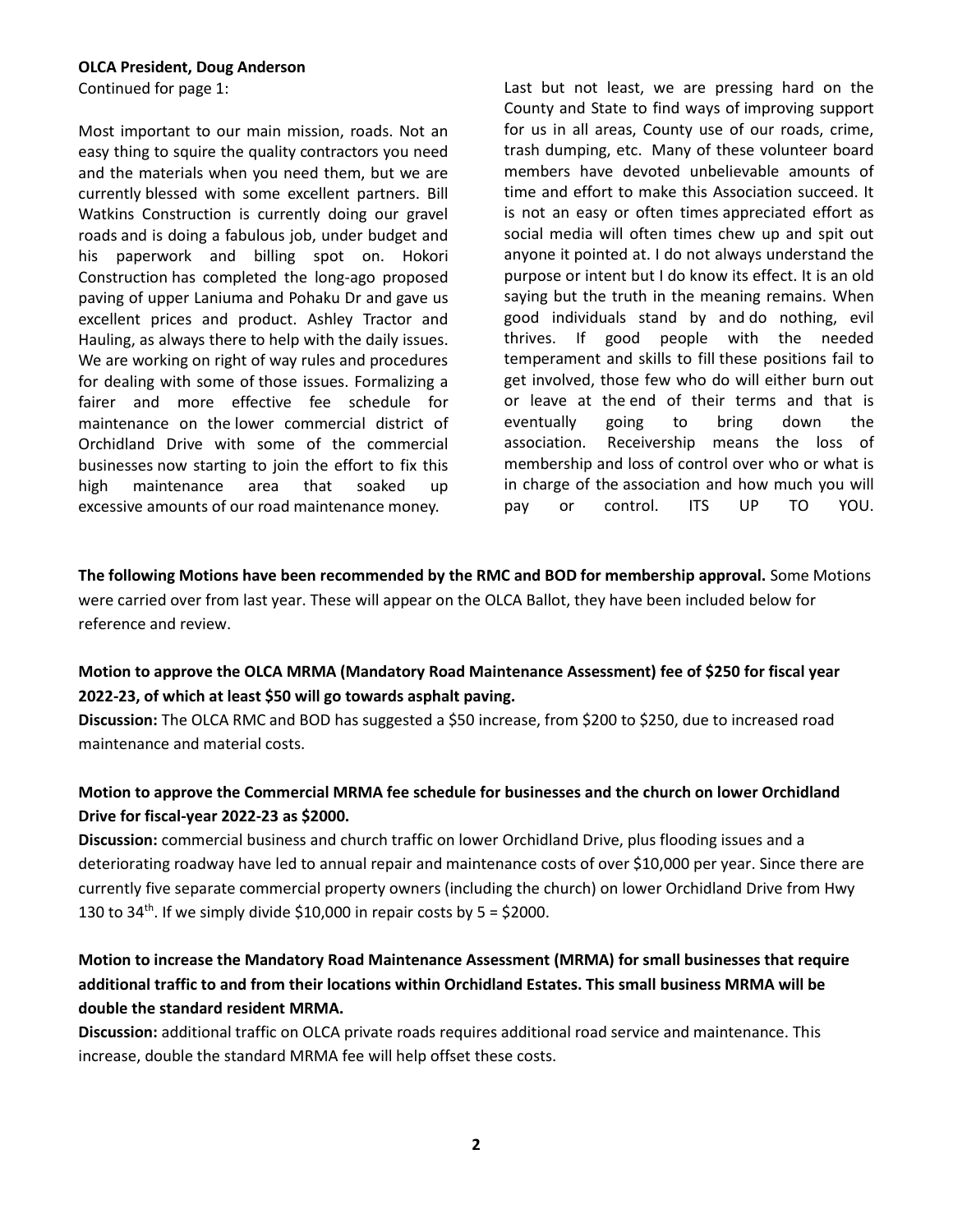## **OLCA MARCH 2022 NEWSLETTER TREASURERS REPORT**

### **OLCA 2022 -23 PROPOSED BUDGET AND INTEGRATED FINANCIAL REPORT** Drafted by OLCA Treasurer Hershel Hood, all financials information provided by DPSI, OLCA bookkeeper, Hilo, Hawaii. This report has been reviewed by the bookkeeper for accuracy and has been approved to be accurate to the best of our ability. Total revenue collected from July 1, 2021 to February 28, 2022 is approximately \$396,374.00. Total revenue on **current year** road billings ( MRMAs ) is approximately \$279,477.00. Total revenue collected, **other than current year** is approximately \$116,927.00.

## **Approximately only 61% of potential revenue has been received in payments. This means almost 40% of the property owners didn't pay any dues they owe!**

## **Approximate total expenditures of \$278,674.00 and percentages from July 1, 2021 to February 28, 2022.**

1. Total road maintenance expenses, not including paving =\$148,794.00 at 54%. 2. Paving road expenses = \$61,000.00. The new road top of Pohaku st. At 21%. 3. Total Administrative expenses including, but not limited to: insurances, tax preparation, audit, mailings, Bond and monthly bookkeeper fees = \$68,880.00. at 25%. 4. Community lot expenses = \$2,444.00. ( Paid by donations only. )

## **OLCA Estimated funding based on the \$200.00/ lot annual MRMA dues for fiscal year 2022-23.**

1. \$200.00 X 2,405 lots @ 100% payments = \$481,000.00.

### **Estimated total funds available ( based on 61% of the OLCA members paying their MRMA dues ) @ \$200.00 per lot = \$293,400.00.**

The previous historical average was at 63% payments received from the membership.

However, the most recent percentage was at

### 61%. **OLCA proposed Budget for fiscal year 2022-23 based on estimated funding of \$293,400.00.**

This is at \$200.00. per lot and 61% payments.

1. Road maintenance expenses = \$146,700.00. At 50%

2. Paving maintenance expenses = \$73,350.00. At 25%.

3 administrative expenses =  $$73,350.00$ . At 25%.

Total = \$293,400.00.

**Please note this proposed budget does not take into account payments received from outstanding (past) MRMA dues paid or new lot purchases. I cannot predict what we may receive in the future.** 

**Any more money received, in excess of the proposed budget, can potentially be spent on road maintenance. Please visit the Orchidland.org website to read financials and other**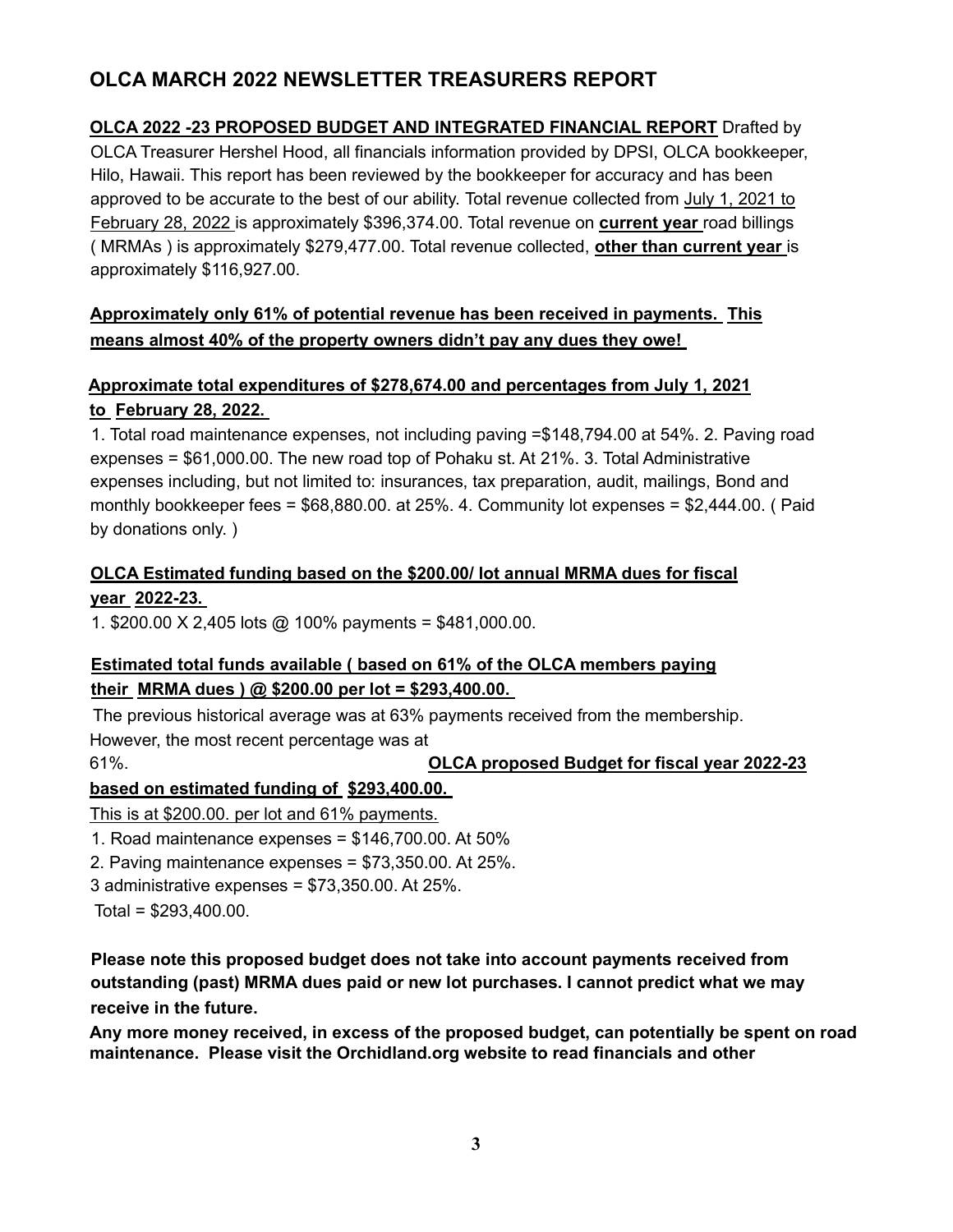#### **Road Maintenance Committee (RMC) Chairperson, Tara Brandon:**

### **Updates on Asphalt Pothole Filling:**

OLCA has approximately five miles of asphalt and chip sealed roads. Monthly pothole filling on paved roads (asphalt and chip sealed). This is an ongoing process. Potholes are filled at least once a month, sometimes several times a month. Please report any areas of concern.

### **Paving Updates:**

Asphalt paving was completed on the upper section of Pohaku Drive, about 780' in length -- on Friday, September 10th, 2021.The next section of road to be paved is upper Ilima Drive between 36th and 37th Ave when funding becomes available. Ilima will be the last paving project that will fulfill the 1998 paving plan that must be followed, before the 2020 paving plan can commence.

### **Signage and Abandoned Vehicles:**

For the past years, sign theft, sign replacement and installation has been an ongoing process and a safety issue. There has been replacement STOP signs and posts at the following intersections: Auli'i and 36th Ave, Laniuma and 36th and 39th Ave, Orchidland and 38th Ave and Ilima and 35th Ave.

Abandoned Vehicles, AV's, continue to be discarded on OLCA's roads and right of ways, to date all new AV's have been reported and tagged by the HPD for removal. The County disposal and their sub-contractors/ towing companies are taking about 2-4 weeks to get the HPD reported AV's hauled away. The process is to call the HPD non-emergency number at 808-935-3311

### **Gravel Road Maintenance:**

OLCA has approximately 35 miles of gravel roads. The RMC and BOD has approved a complete service rotation which was started on December 9th, 2021. The overall rotation plan is to work in order as closest to equipment storage, saving time with transporting. As all roads are being serviced in order, including the deadend roads as they come up in the area, working toward Mauka, equipment will be moved accordingly. The road rotation plan that had been worked out with our contractor, staying within the first \$80,000 budget, using 2 1/2" base course. After the entire rotation was completed the end of January 2022, the plan implemented was to service roads again in three months. This plan implemented was to start building up our soft surface roads every three months which is not only for ongoing maintenance, but also to start repairing OLCA roads. Using heavier materials and regular road servicing will ensure there will be materials on the road to reuse and build on. There has been a recent shortage of materials and the quarries have fallen behind. The contractor will be starting another rotation as soon as materials become available.

#### **Road Barriers:**

In June 2020 temporary road barriers were placed on 34th Ave, 35th Ave, 36th Ave at Ainaloa Blvd. due to excessive traffic from the State Hwy roundabout construction at the intersection of Hwy 130 and Ainaloa Blvd. Since the State Hwy construction has been completed, the barriers are scheduled to be removed. Contractors will be sent out to clear any overgrown vegetation and the roads will be serviced.

### **Right of Way (ROW) Policy** (comments by director Steve Lyon):

The Association has initiated enforcement of the current ROW policy. All obstructions, stone placements, trees, plants, vehicles parked within and all constructs placed within the ROW (the space from property line to property line, including road sides) shall be removed by the owners or shall be billed for removal by the association. Letters of advisement will be issued. Maintaining a clear road system avoids hazardous situations and allows our maintenance contractors full access without costly delays. PLEASE, do not interfere with our onsite contractors as they perform Board designated work. If you have questions, contact the OLCA information lin[e 808-315-3577](tel:8083153577)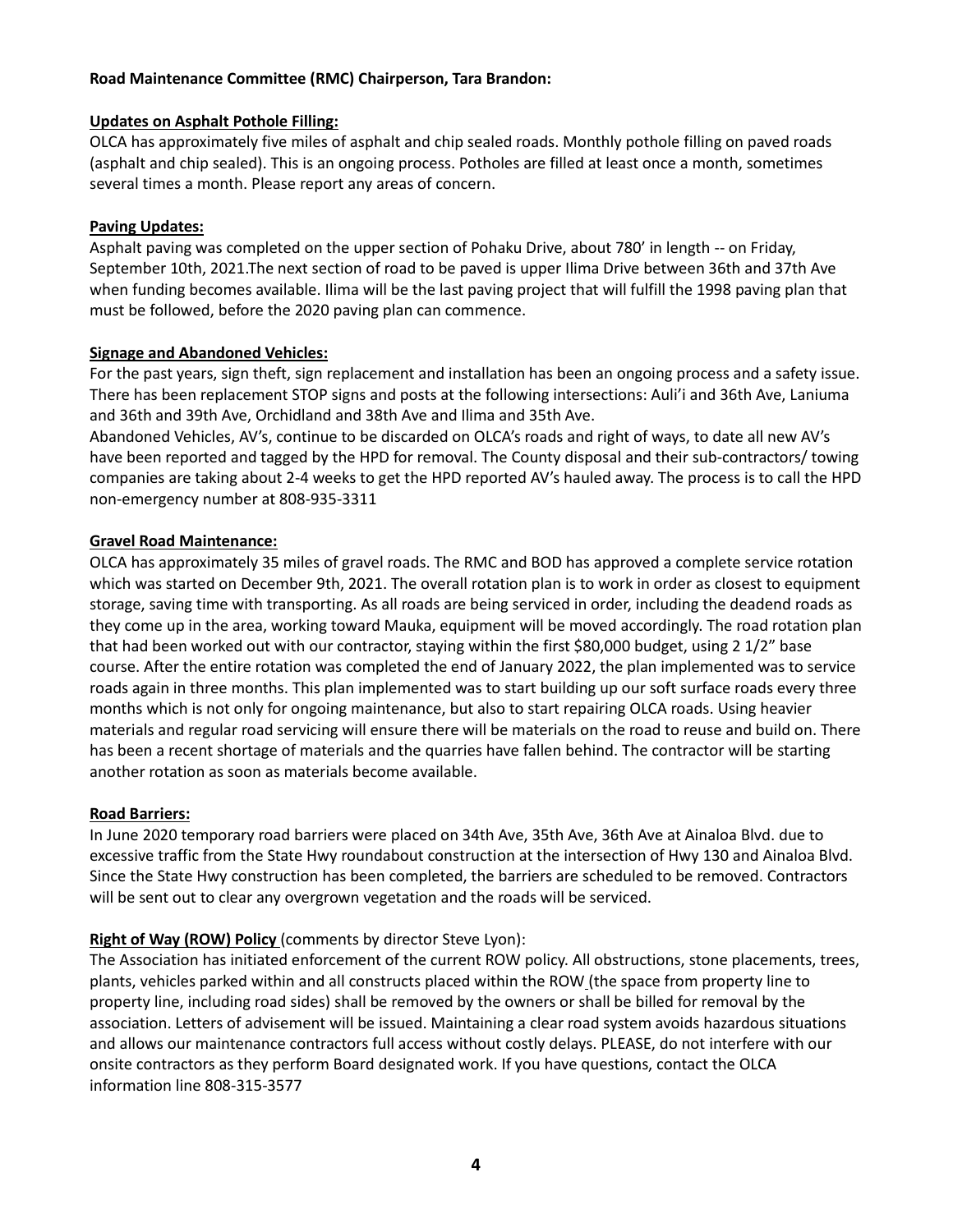# **OLCA Membership Election Ballot for 2022-23 Fee Schedule and Budget**

**1) Motion to approve the OLCA MRMA (Mandatory Road Maintenance Assessment) fee of \$250 for fiscal year 2022-23, of which at least \$50 will go towards asphalt paving. YES\_\_\_\_\_ or NO\_\_\_\_\_**

**2) Motion to approve the Commercial MRMA fee schedule for businesses and the church on lower Orchidland Drive for fiscal-year 2022-23 as \$2000. YES\_\_\_\_\_ or NO\_\_\_\_\_**

**3) Motion to increase the Mandatory Road Maintenance Assessment (MRMA) for small businesses that require additional traffic to and from their locations within Orchidland Estates for fiscal-year 2022-23. This small business MRMA will be double the standard resident MRMA. YES\_\_\_\_\_ or NO\_\_\_\_\_**

**4) Motion to approve the 2022-23 OLCA Budget as distributed in this March 2022 Newsletter. YES\_\_\_\_\_ or NO\_\_\_\_\_**

-------------------------------------------------------------------------------------------------------------------------------------

After completing this Ballot please mail/ return to: **Data Processing Services/ DPSI 99 Aupuni Street, Suite 206 Hilo, HI 96720-4277**

Please return all ballots for official counting as soon as possible, ballots must be post marked by Saturday April 30, 2022 – or deposited in-person at DPSI by Friday, April 29, 2022. Results will be posted online at **[www.Orchidland.org](http://www.orchidland.org/)** by the end of May 2022, under the category titled **Ballots**.

| Name:                                                                                  |  |
|----------------------------------------------------------------------------------------|--|
| Email address:*                                                                        |  |
| Tax Map Key(s)/ TMK (s)—see mailing address label:                                     |  |
| Signature:                                                                             |  |
| *Indicate whether you would prefer your OLCA Newsletters/ correspondence by email: YES |  |